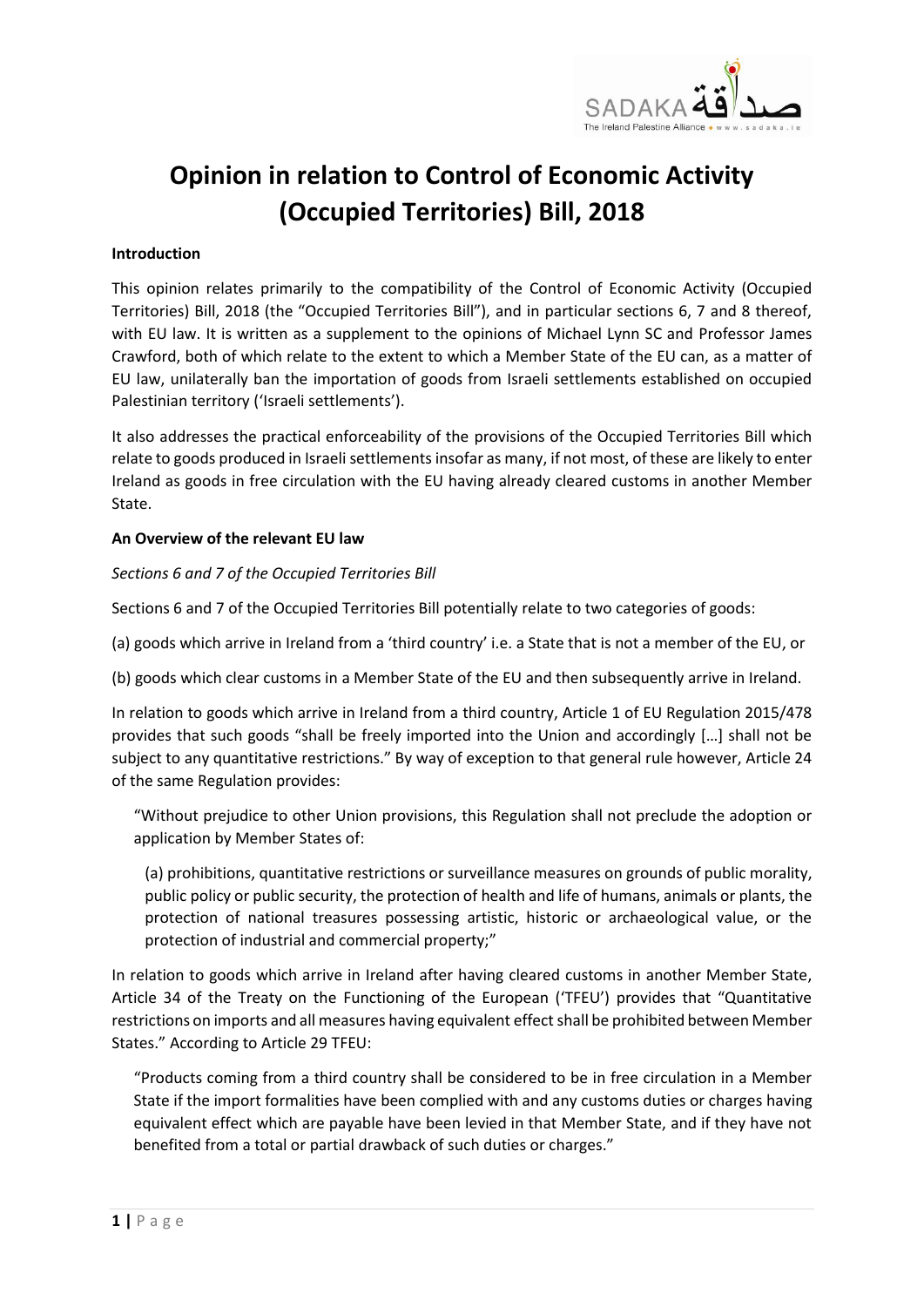

Thus, goods from 'third countries' within free circulation in the EU (by virtue of having cleared customs in a Member State) are covered by the prohibition on quantitative restrictions in Article 34 TFEU. That also means however that Article 36 TFEU applies in relation to such goods. Article 36 provides:

"The provisions of Articles 34 and 35 shall not preclude prohibitions or restrictions on imports, exports or goods in transit justified on grounds of public morality, public policy or public security [and various other grounds not relevant for present purposes]. Such prohibitions or restrictions shall not, however, constitute a means of arbitrary discrimination or a disguised restriction on trade between Member States.

# *Section 8 of the Occupied Territories Bill*

By virtue of Articles 52 and 61 TFEU, the EU freedoms of establishment and to provide services, which are relevant to the prohibition on providing or assisting the provision of a "settlement service" (as defined) in section 8 of the Occupied Territories Bill, may also be restricted on the grounds referred to above. $1$ 

## *Summary*

It is possible for an EU Member State to unilaterally prohibit the importation of goods either from a third country or in free circulation within the EU provided such a prohibition can be justified on the various grounds identified in EU law. The same is true in relation to the restriction on the provision of services. The ground of relevance in relation to the Occupied Territories Bill is the 'public policy' ground.

#### **The Public Policy Exemption in EU Law**

#### *General*

It is well established that the 'public policy' exemption in EU law is construed as meaning something far narrower than the words 'public policy' might suggest. The European courts have interpreted this exemption as permitting only those measures which can be said to serve a fundamental interest of the State. For example in the leading case of *R v Thompson*, 2 the European Court of Justice held that a prohibition on the export (similar principles to those which apply to the prohibition of imports exports also apply to the prohibition of exports) of certain coins was justified on public policy grounds as it "stems from the need to protect the right to mint coinage which is traditionally regarded as involving the fundamental interests of the State."<sup>3</sup> The question then is whether the Occupied Territories Bill can be said to serve a fundamental interest of the Irish State. Three possible fundamental State interests are considered below.

*The Occupied Territories Bill and the fundamental interests of the Irish State*

A. Compliance by Ireland with its obligations under international law

It is without doubt a fundamental interest of a State to be able to adopt measures it is required to adopt in order to ensure compliance with its obligations under international law. As noted by the

1

<sup>&</sup>lt;sup>1</sup> See also Article 16 of the Directive 2006/123/EC of the European Parliament and of the Council of 12 December 2006 on Services in the Internal Market.

<sup>2</sup> Case 7/78.

<sup>3</sup> Para. 34.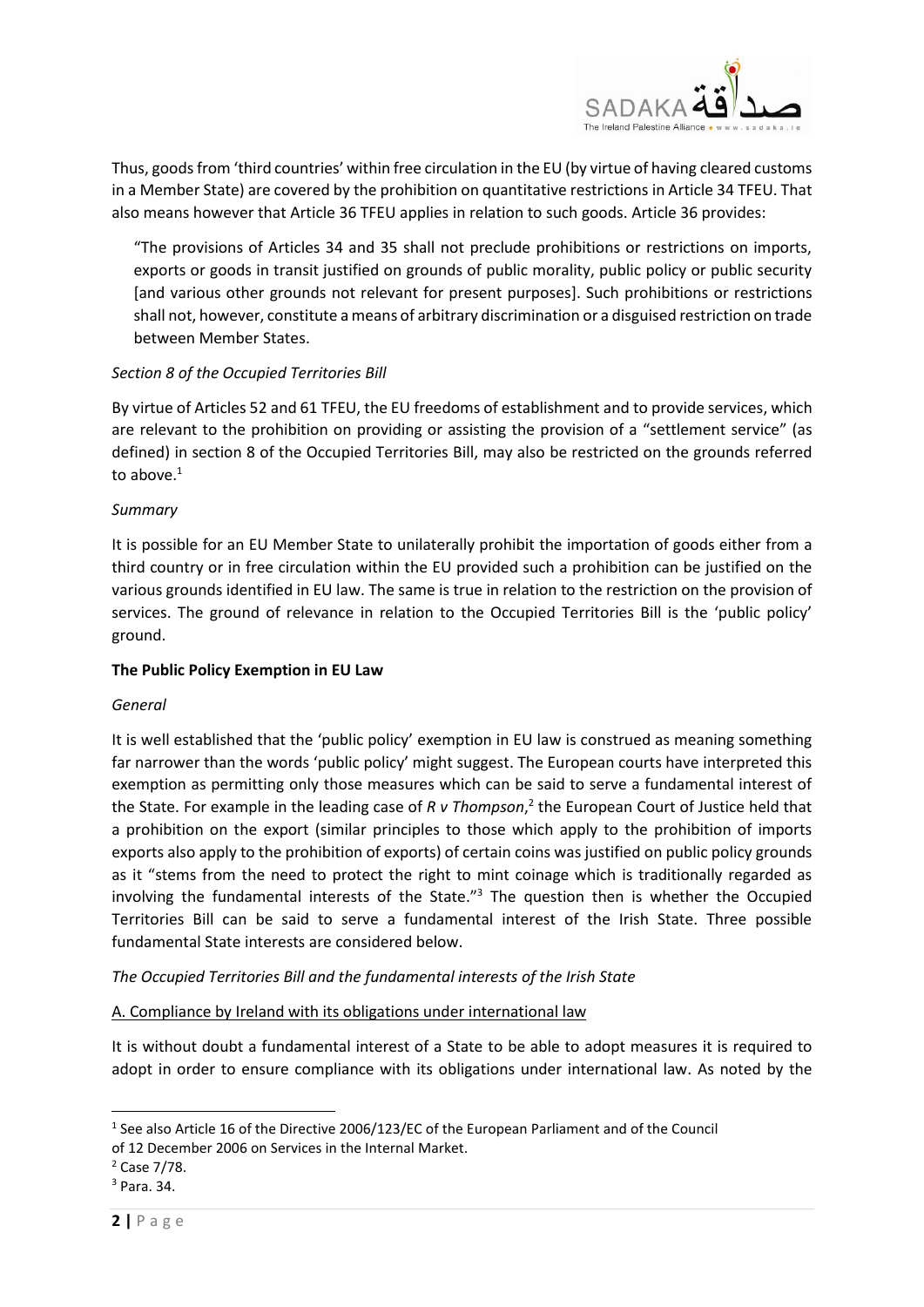

International Court of Justice in its Advisory Opinion on the Legal Consequences of the Construction of a Wall in the Occupied Palestinian Territory<sup>4</sup> ('Advisory Opinion on the Wall'), States

"are under an obligation not to recognize the illegal situation resulting from the construction of the wall in the Occupied Palestinian Territory, including in and around East Jerusalem. They are also under an obligation not to render aid or assistance in maintaining the situation created by such construction." 5

Therefore, if it could be established that these twin duties require States to prohibit imports from Israeli settlements, this would clearly provide Ireland with a basis under EU law to enact the Occupied Territories Bill. There is however at least significant doubt as to whether the duties of non-recognition and non-assistance require States to take such action. In his opinion, Professor James Crawford concludes that they do not.

Citing Yaël Ronen, Professor Crawford further notes that "recognition (or non-recognition) is 'a largely legally unregulated discretion of State and ... a considerable degree of dealings can exist between a State and another authority without the recognition of the one by the other and without implying recognition either."<sup>6</sup> Later, in relation to the EU law public policy exemption he states that "The obligation to comply with the requirements of international law and the obligation of non-recognition are matters of executive prerogative which fall within the grounds of a 'public policy' decision."<sup>7</sup>

It would therefore appear that his view, in effect, is that it is open to a Member State of the EU to interpret the obligation of non-recognition as requiring a State not to trade with Israeli settlements and to justify action taken on foot of this interpretation on the basis that a State has a fundamental interest in complying with its obligations under international law (as it interprets them to be). Insofar as the Irish Government does not interpret the obligation of non-recognition (and the related obligation of non-assistance) as requiring it to prohibit the importation of products produced in Israeli settlements, this basis is of only academic significance.

#### B. The observance of international law by States other than Ireland

There is at least a strong argument to be made that States have a fundamental interest in the observance by *other* States of international law, or at least of those obligations under international law which are owed to the international community as a whole (which are known as 'erga omnes' obligations). In its Advisory Opinion on the Wall, the ICJ held that:

The Court would observe that the obligations violated by Israel include certain obligations erga omnes. As the Court indicated in the Barcelona Traction case, such obligations are by their very nature "the concern of all States" and, "In view of the importance of the rights involved, all States can be held to have a legal interest in their protection." […] The obligations erga omnes violated by Israel are the obligation to respect the right of the Palestinian people to self-determination, and certain of its obligations under international humanitarian law.<sup>8</sup>

**.** 

<sup>4</sup> (2004) ICJ Rep 136.

<sup>5</sup> Para. 159.

 $6$  Para. 80, citing Yaël Ronen, 'Illegal Occupation and its Consequences' (2008) 41(1&2) Israeli Law Review 201, 570.

<sup>7</sup> Para. 125.

<sup>8</sup> Para. 155.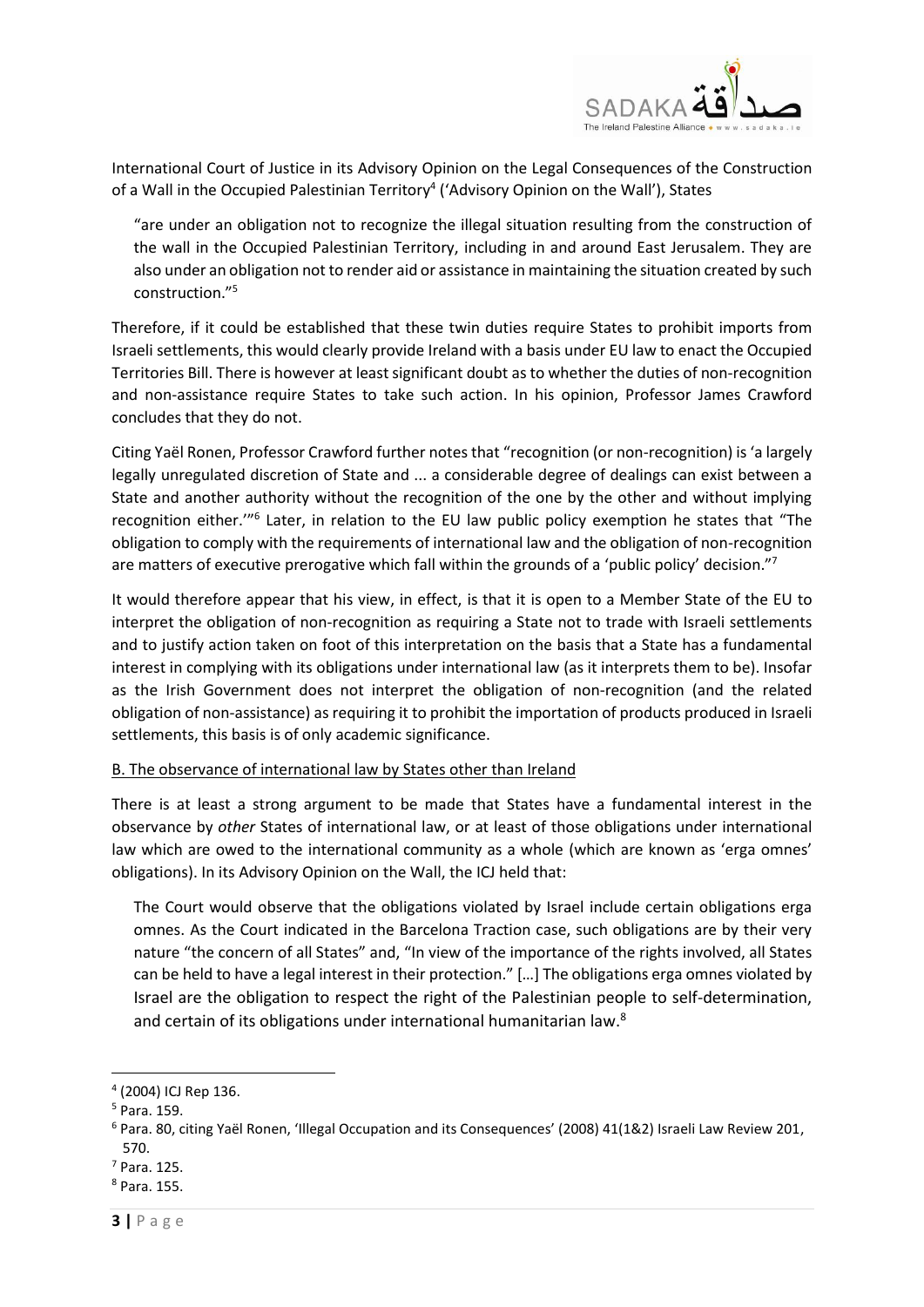

Small States like Ireland depend for their very survival on the observance by other States of the fundamental norms of international law. A breach of any of those norms by any one State, and particularly one which is carried out in flagrant contempt for the norm in question, undermines the integrity of the international legal system and in doing so poses a threat, albeit indirectly, to States which rely on international law for their survival.

Ireland could well take the view that, while not prohibited under international law, the provision of a market for products produced in Israeli settlements entails the provision of economic support for and (contrary to the State's explicit position on Israeli settlements) tacit approval of the ongoing breach of international law which the existence and continued expansion of these settlements involves. There is nothing in the case law of the Court of Justice of the EU (or that of its predecessor) to suggest that the Court would not accept this position and accordingly hold that the enactment of the Occupied Territories Bill "stems from" (to use the language of *R v Thompson*) the State's fundamental interest in the observance by its fellow members of the international community of the norms of international law which are of concern to all States.

This appears to be the basis on which Michael Lynn SC takes the view that a prohibition on the importation of goods produced in Israeli settlements would be lawful as a matter of EU law insofar as he states:

"A Member State would be justified, as a consequence of its determination to uphold international law (to which the EU is committed) by not acquiescing in any way with the continuation of the illegal settlements, by banning the import of produce from there."<sup>9</sup>

# C. The observance of Ireland's domestic law

The transfer by an 'Occupying Power' of parts of its civilian population onto territory it occupies is not just a violation of international law. It amounts to a violation of Irish domestic criminal law, no matter where in the world it takes place and no matter by whom it is committed. In fact, it violates two separate pieces of Irish legislation.

Firstly, Section 3(1) of the Geneva Conventions Act, 1962 (the '1962 Act'), as amended by Section 3 of the Geneva Conventions (Amendment) Act, 1998 (the '1998 Act'), provides:

"Any person, whatever his or her nationality, who, whether in or outside the State, commits or aids, abets or procures the commission by any other person of a grave breach of any of the Scheduled Conventions or Protocol I shall be guilty of an offence […]."

According to the definitions section in the 1962 Act (as inserted by section 2 of the 1998 Act), "'Protocol I' means the Protocol, additional to the Geneva Conventions of 12 August 1949, and relating to the Protection of Victims of International Armed Conflicts (Protocol I) adopted at Geneva on 8 June 1977, the text of which is set out in the Fifth Schedule to this Act." According to paragraph 4 of Article 84 of 'Protocol I',

"4. In addition to the grave breaches defined in the preceding paragraphs and in the Conventions, the following shall be regarded as grave breaches of this Protocol, when committed wilfully and in violation of the Conventions or the Protocol:

**.** 

<sup>9</sup> Para. 32.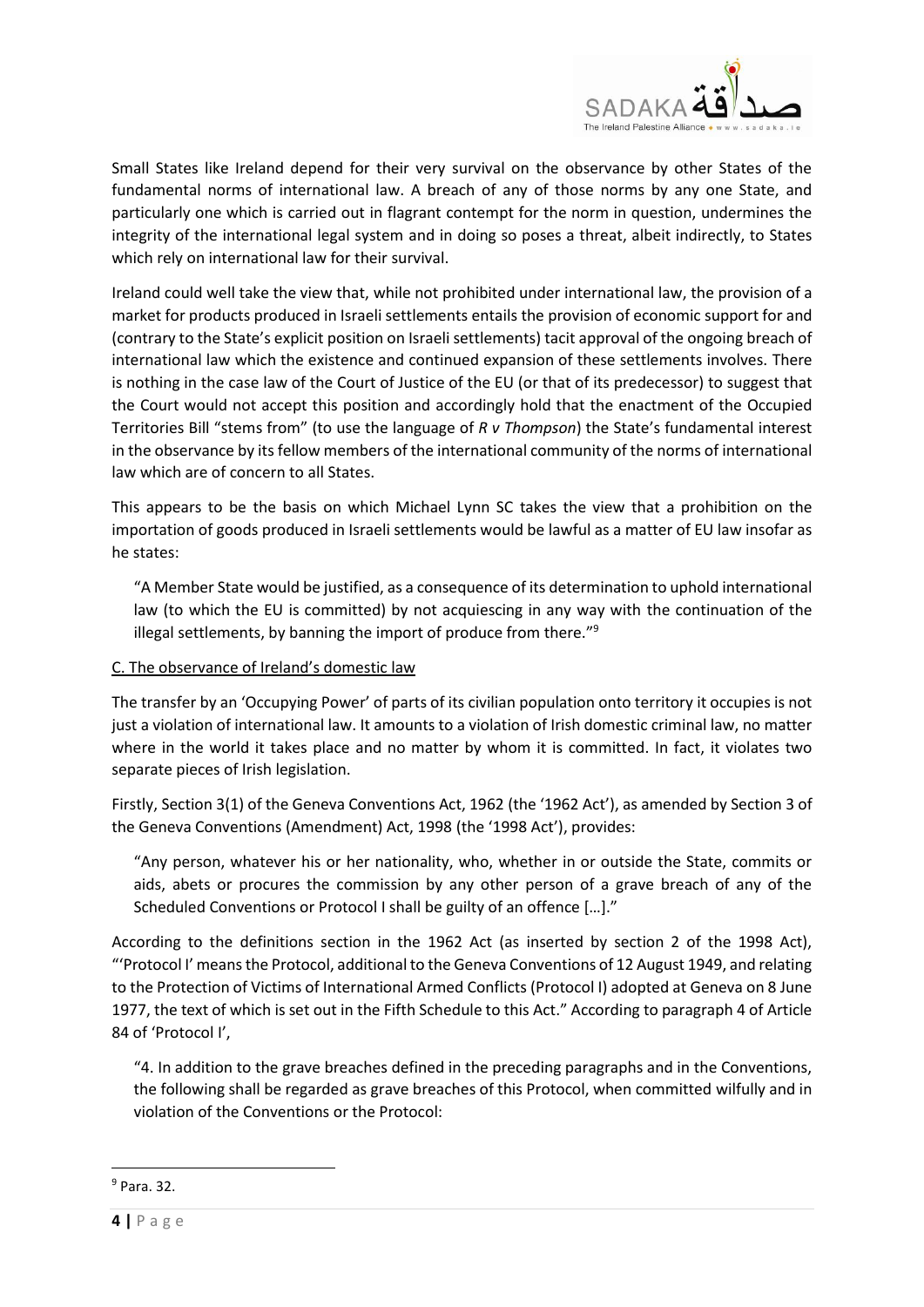

(a) the transfer by the Occupying Power of parts of its own civilian population into the territory it occupies […] in violation of Article 49 of the Fourth Convention;"

The International Criminal Court Act, 2006 (the '2006 Act') contains a similar provision. According to section 7(1) of that Act,

"Any person who commits genocide, a crime against humanity or a war crime is guilty of an offence."

According to section 6(1) of the 2006 Act, "'war crime' means any of the acts specified in Article 8.2 [of the Rome Statute of the International Criminal Court] (except subparagraph (b)(xx))." Among the acts specified in Article 8.2 of the Rome Statute of the International Criminal Court is that specified in subparagraph (b)(viii) of Article 8.2, namely:

"The transfer, directly or indirectly, by the Occupying Power of parts of its own civilian population into the territory it occupies."

According to section 12 of the 2006 Act,

"(1) An Irish national who does an act outside the State that, if done within it, would constitute an ICC offence<sup>10</sup> or an offence under section 11 (1) is guilty of that offence and liable to the penalty provided for it.

(2) Subsection (1) also applies in relation to a person of any other nationality who does an act outside the State that, if done within it, would constitute both—

(a) a war crime under subparagraph (a) (grave breaches of the Geneva Conventions) or (b) (other specified serious violations of the laws and customs applicable in international armed conflict) of Article 8.2, and

(b) an offence under section 3 (grave breaches of the Geneva Conventions and Protocol I thereto) of the Geneva Conventions Act 1962."

Thus, the offence contained in Article 8.2(b)(viii) of the Rome Statute is covered by the more extensive universal jurisdiction provision contained section 12(2) of the 2006 Act.

The effect of section 3 of the 1962 Act and section 12 of the 2006 Act, is that those individuals who participate in the process of transferring Israeli civilians onto occupied Palestinian territory (by authorising settlement construction etc.) breach section 3 of the 1962 Act and sections 7 and 8 of the 2006 Act (section 8 of the 2006 Act relates to secondary criminal liability).

It is important in this context to emphasise the distinction between a State's 'prescriptive jurisdiction' and its 'enforcement jurisdiction'.<sup>11</sup> A State's prescriptive jurisdiction refers to its entitlement under public international law to legislate. The general rule is that a State's prescriptive jurisdiction is territorially limited. States, in other words, can only adopt laws which concern activity which takes place on their territory. There are, however, a number of exceptions to this general territorial principle of prescriptive jurisdiction. One of those exceptions is the principle of 'universal jurisdiction' which applies in relation to certain crimes under international law including war crimes, crimes against

**.** 

<sup>&</sup>lt;sup>10</sup> According to section 9(1) of the 2006 Act, the term "'ICC Offence' means genocide, a crime against humanity, a war crime or an ancillary offence."

<sup>&</sup>lt;sup>11</sup> See generally Ryngaert, Cedric, "Jurisdiction in International Law" (Oxford University Press, 2008).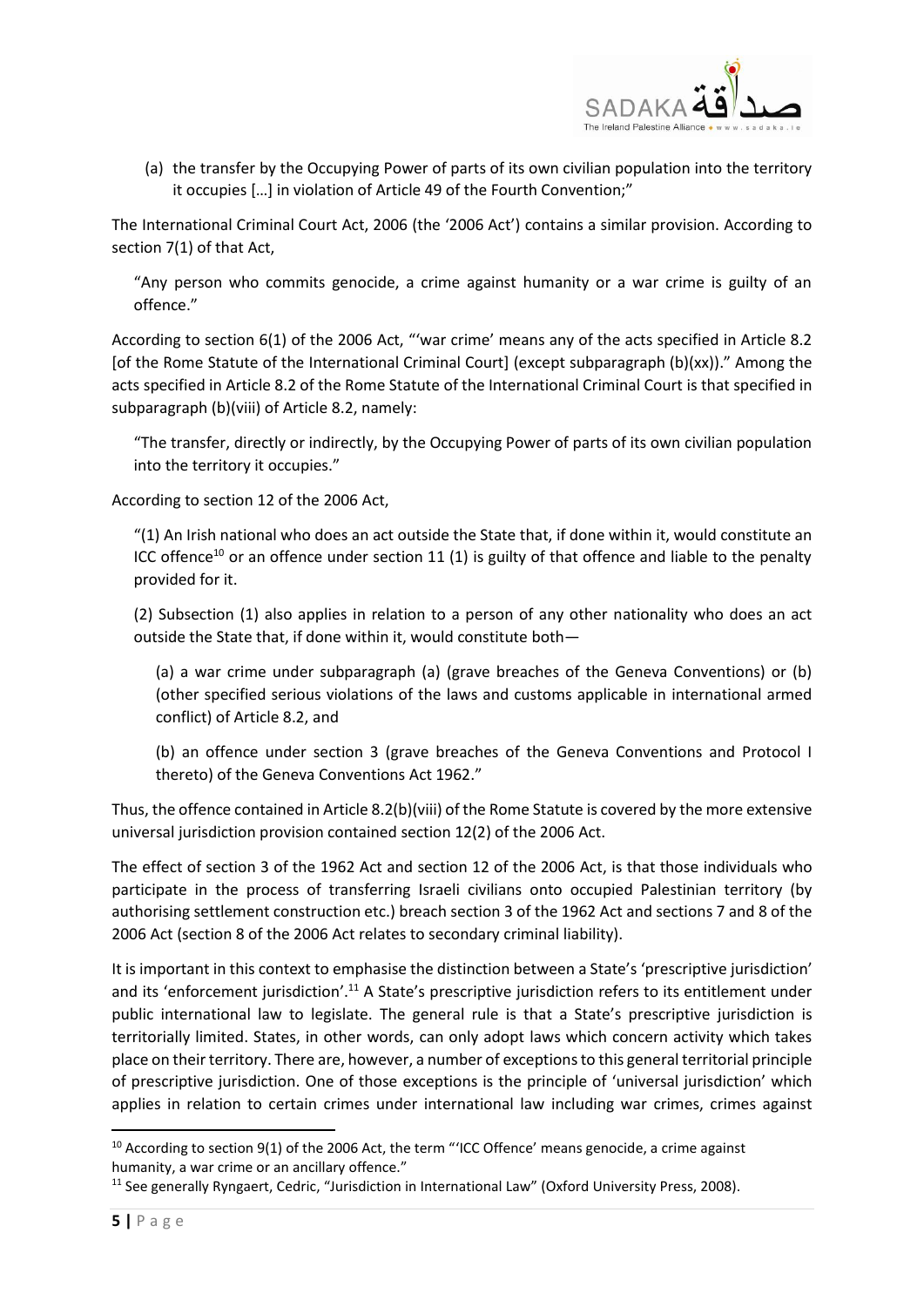

humanity, the crime of genocide and the crime of torture. In essence, the principle of universal jurisdiction, as the term suggests, entitles States to criminalise these acts no matter where in the world they take place and no matter by whom they are committed.

A State's enforcement jurisdiction on the other hand relates to the extent to which a State is permitted to enforce its own laws extraterritorially. The enforcement jurisdiction of a State and its prescriptive jurisdiction are not entirely coterminous. In the case of crimes to which the principle of universal (prescriptive) jurisdiction applies, the enforcement jurisdiction of a State remains territorial. In other words, hypothetically speaking, were Ireland to send members of An Garda Síochána to Israel-Palestine to attempt to enforce the ongoing breach being committed by Israel (or, more accurately, by various individual officials within the Israeli government) of the 1962 and 2006 Acts, this would amount to an overreach of Ireland's enforcement jurisdiction.

The fact remains however that Ireland is entitled, as a matter of international law, to apply its domestic criminal law in relation to the commission of war crimes by any persons anywhere in the world. It has chosen to do so by way of two separate pieces of legislation and therefore it is no more legally controversial to state that Israeli settlements breach Irish domestic law than it is to say that they breach international law. The fact that there are limitations (legal as well as practical) on the ability of the State to enforce this law does nothing to undermine this position.

It is without doubt the case that a State has a fundamental interest in enforcing its own domestic law. Legislating and enforcing legislation is indeed one of the core functions of a State. The Occupied Territories Bill could well be understood as an attempt by Ireland to take steps towards enforcing the 1962 and 2006 Acts and, at the very least, to ensure that there is no activity that takes place on Irish territory which in any way contributes to their breach. The fact that the Bill is not specific to any one situation and can be applied to any occupied territory only serves to reinforce this understanding of the Bill. In other words, it could well be understood by the Court of Justice of the EU as stemming from the Irish State's fundamental interest in enforcing its own domestic law.

# *Conclusion*

In the absence of a decision of the European courts on the extent to which a Member State is entitled as a matter of EU law to unilaterally ban the importation of goods or the provision of services produced in or provided from settlements illegally established on occupied territory, it is simply not possible to state definitively whether a Member State can or cannot do so. There are however three separate bases (Grounds 'A,' 'B' and 'C' outlined above) on which, at the very least, a strong argument can be made that States are permitted to do so. Until the matter is decided by the Court of Justice of the EU, that is as much as can be said.

# **The Practical Enforceability of a Ban on Israeli Settlement Goods**

Let it be assumed for present purposes that the vast majority of Israeli settlement goods arrive in Ireland having cleared customs in another Member State. Such goods would be within free circulation within the EU (as per Article 29 TFEU outlined above) and would not therefore be subject to customs checks. Practically speaking, therefore, section 6(3) of the Occupied Territories Bill, which in effect enables Irish customs officers to prevent the importation of "settlement goods," as defined, would be of limited practical application insofar as goods in free circulation within the EU are not subject to